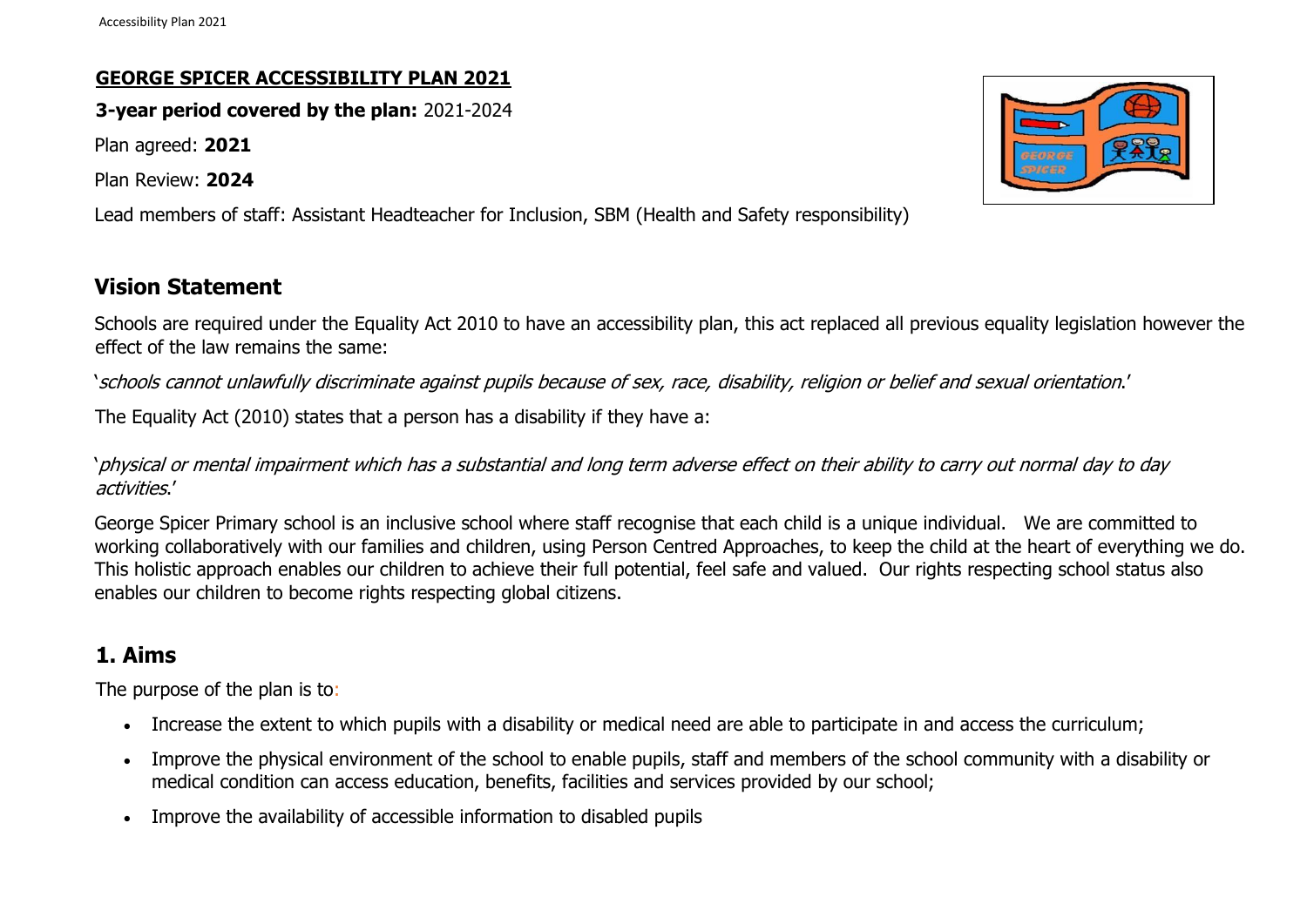Our school aims to treat all pupils fairly and with respect. This involves providing access and opportunities for all pupils without discrimination of any kind.

The plan will be made available online on the school website, and paper copies are available upon request.

Our school is also committed to ensuring staff are trained in equality issues with reference to the Equality Act 2010, including understanding disability issues.

The school supports any available partnerships to develop and implement the plan. All intentions included within the plan include a given timeframe and considers any reasonable adjustments that may need to be made.

Through the implementation of The George Spicer Accessibility Plan we will:

- **Improve access** through adapting the curriculum, including aspects of teaching and learning and access to the wider curriculum such as participation in after school clubs, educational visits and leisure or cultural activities. This includes making provision of specialist aids and equipment that may support access, within a reasonable timeframe.
- **Maintain the physical environment** through adding or maintaining specialist facilities as appropriate to current needs of our staff, pupils and school community, within a reasonable timeframe.
- **Improve communication** through adapting and delivering information in different formats (e.g. paper or electronic) to pupils, parents, staff and members of our wider school community. For example, adaptations can be made to letters, hand-outs, timetables, information about the school etc… These can be made available in a preferred format within a reasonable timeframe.

## **Current Practice**

## **How is information collected?**

Information regarding disability, medical or access needs are collected early through communication with parents and carers of children who are new to the school. This may occur as part of Nursery to Reception transition planning or during an in year transition in another year group. Where appropriate, school liaise with other professionals to ensure appropriate auxiliary aids, reasonable adjustments and adaptations to the environment are made within a reasonable timeframe to improve access. We ask our parents to keep the school updated regarding any changes to this information as their child continues moving up through the school. For example, annually reviewing health care plans for children with medical needs, and parents informing school when medications are changed.

#### **How accessible are our school buildings curriculum and resources?**

There are some areas of our school environment that are not fully accessible. Our Sketty Road site is on 3 floors with no lift to accommodate wheelchair access to our first or second floor, which makes our ICT suite and library inaccessible to wheelchair users or people with mobility difficulties. Adaptations regarding these resources would need to be made if we were to have a pupil with mobility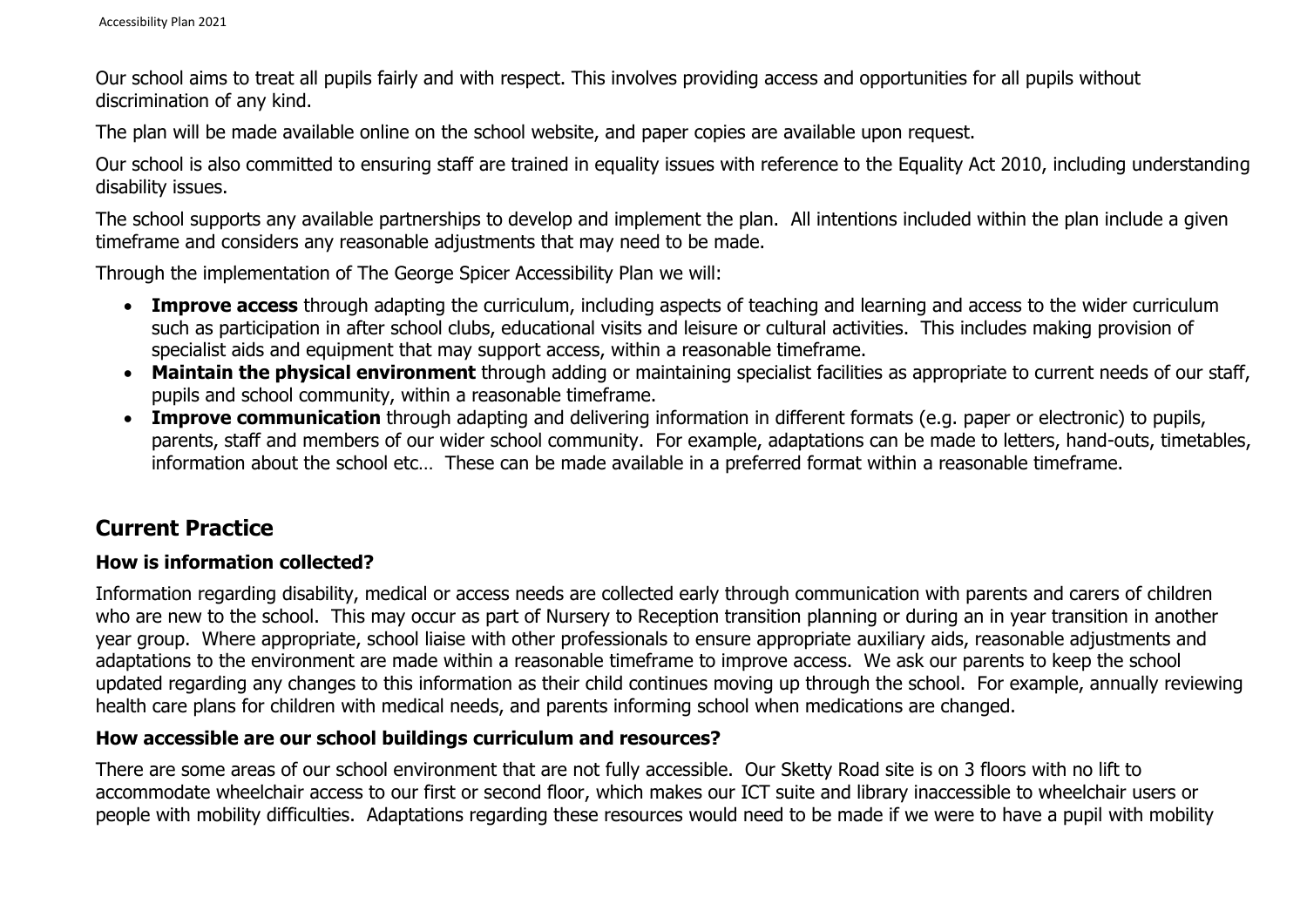difficulties, such as using mobile laptops for ICT and ensuring the class library is enriched with a variety of appropriate reading material. The ground floor is fully accessible, however there is currently no accessible toilet at this site.

Our Kimberley Garden site is a modern building on one floor and is fully accessible and includes provision of an accessible toilet and sensory room. However, due to the increasing need to support intimate care needs within our reception cohort, our accessible toilet is currently being used as a changing facility.

Our carpark located close to our Kimberley Garden site has provision of two disabled parking spaces to support staff and visitors to our school visiting either site.

We currently have a small number of children with hearing impairments, for these children Radio Aids are used to support improved hearing. Our classrooms are on a rolling program of redecoration and during this process steps are being made to reduce the impact of sound reverberation, such as changing display boards to softer material which is more sound absorbent.

We do not currently have pupils with a visual impairment requiring adaptations to be made to our school environment, if we were to receive a pupil with a visual impairment we would liaise with the child's family and professionals supporting the child to ensure that our learning environment is appropriate to meet their needs.

Through adopting person centred approaches and planning for individual needs, we aim to be as inclusive as practically possible. We take guidance from our local authority regarding ordinarily available provision and the need to make reasonable adjustments to support our pupils in taking an active part in their learning as much as possible. We also seek advice from external professions, such as occupational or physical therapists and advisory teachers to ensure appropriate reasonable adjustments are made.

#### **How is Information Shared?**

The school is able to adopt different forms of communication to support children, parents with additional needs to express their views as well as to hear the views of others. Access to this would be available upon request for pupils, parents and staff, as needed and within a reasonable timeframe.

## **Complaints**

Our school's complaints procedure would also include complaints regarding the accessibility plan. If you have any concerns relating to accessibility in school, this procedure sets out the process for raising a concern. The school aims to work in partnership with parents and families to ensure a collaborative approach in making resolutions. Complaints relating to provision made for pupils with access needs will be addressed by the Headteacher in the first instance. If the complaint is not resolved in a satisfactory manner, the SEND Governor or chair of governors will become involved.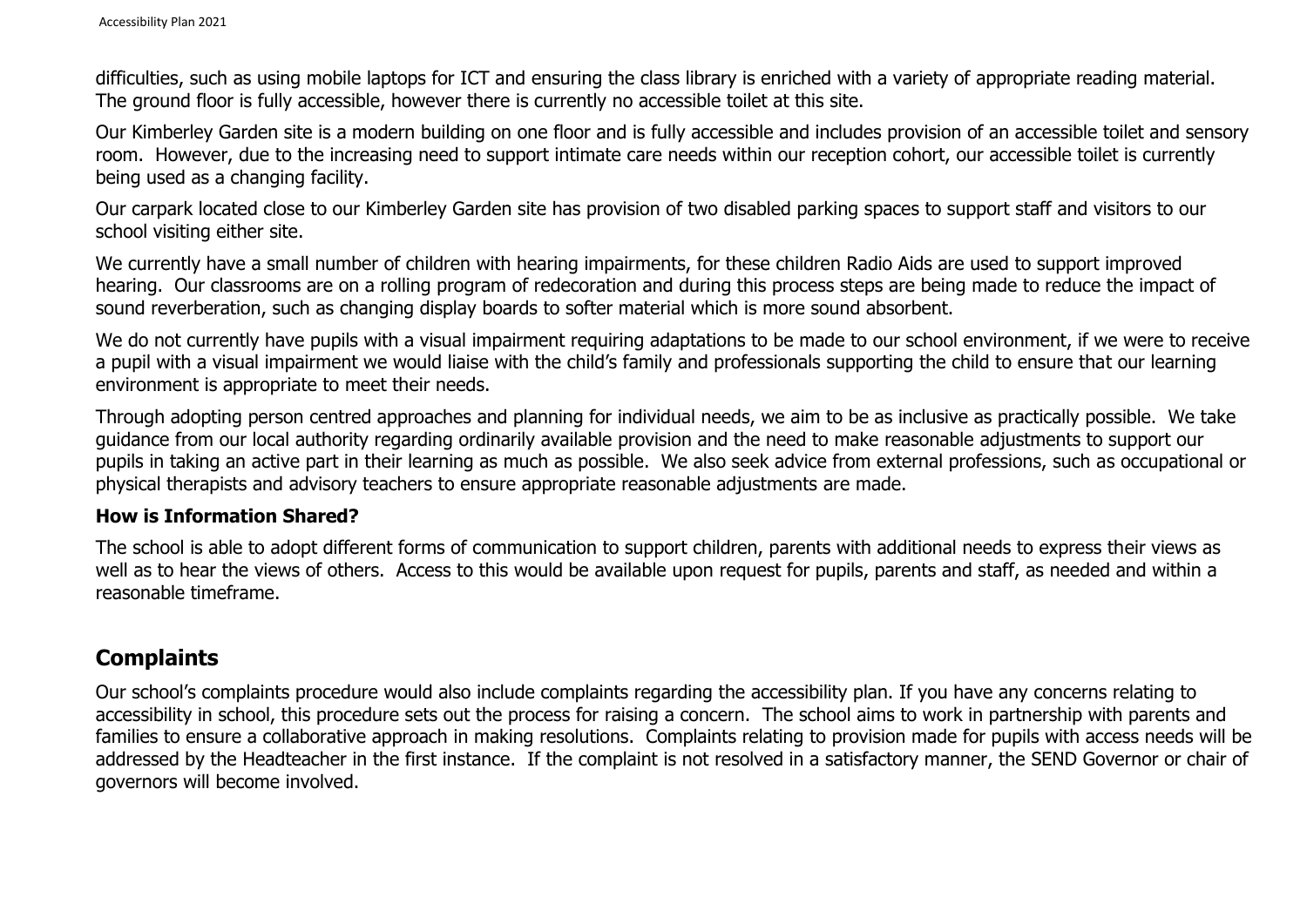# **2. Legislation and guidance**

This document meets the requirements of [schedule 10 of the Equality Act 2010](http://www.legislation.gov.uk/ukpga/2010/15/schedule/10) and the Department for Education (DfE) [guidance for](https://www.gov.uk/government/publications/equality-act-2010-advice-for-schools)  [schools on the Equality Act 2010.](https://www.gov.uk/government/publications/equality-act-2010-advice-for-schools)

The Equality Act 2010 defines an individual as disabled if he or she has a physical or mental impairment that has a 'substantial' and 'longterm' adverse effect on his or her ability to undertake normal day to day activities.

Under the [Special Educational Needs and Disability \(SEND\) Code of Practice](https://www.gov.uk/government/publications/send-code-of-practice-0-to-25), 'long-term' is defined as 'a year or more' and 'substantial' is defined as 'more than minor or trivial'. The definition includes sensory impairments such as those affecting sight or hearing, and long-term health conditions such as asthma, diabetes, epilepsy and cancer.

Schools are required to make 'reasonable adjustments' for pupils with disabilities under the Equality Act 2010, to alleviate any substantial disadvantage that a disabled pupil faces in comparison with non-disabled pupils. This can include, for example, the provision of an auxiliary aid or adjustments to premises.

## **Links to other school policy documents:**

This accessibility plan is linked to the following policies and documents:

- Risk assessment policy
- Special educational needs (SEN) information report
- Supporting pupils with medical conditions policy SEND Policy
- Health and Safety Policy
- Teaching and Learning Policy
- Supporting Children with Medical Conditions and Administration of Medicines Policy
- Educational Visits Policy.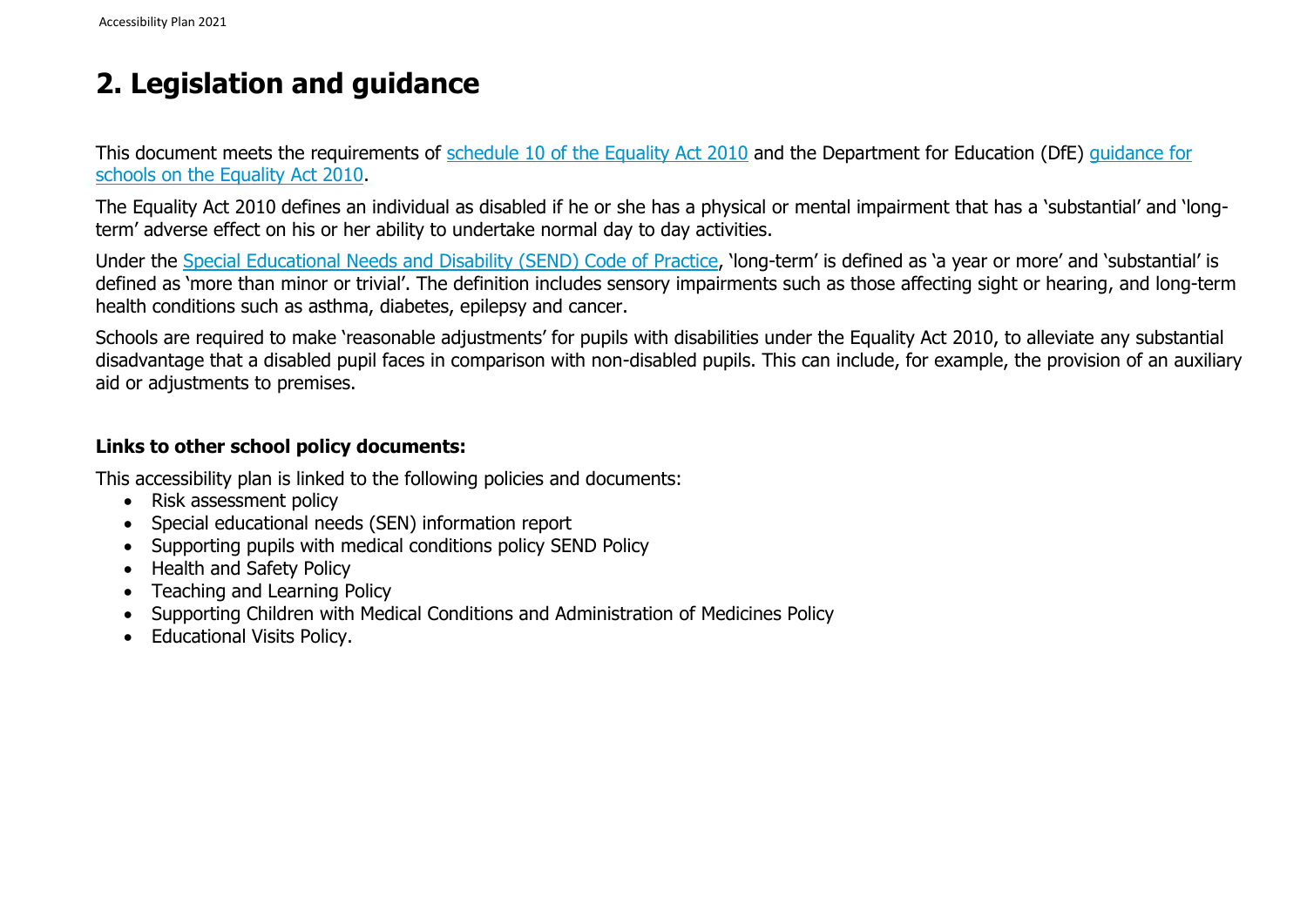# **3. Action plan**

This action plan sets out the aims of our accessibility plan in accordance with the Equality Act 2010.

| Aim                                                                     | <b>Current good practice</b><br>Include established practice and<br>practice under development                                                                                                                             | <b>Objectives</b><br>State short, medium<br>and long-term<br>objectives | <b>Actions to be</b><br>taken                                                                                                                                                                 | <b>Person</b><br>responsible                                            | Date to<br>complete<br>actions by                                                                                                                                                                                                                               | <b>Success criteria</b>                                                                                                                                            |
|-------------------------------------------------------------------------|----------------------------------------------------------------------------------------------------------------------------------------------------------------------------------------------------------------------------|-------------------------------------------------------------------------|-----------------------------------------------------------------------------------------------------------------------------------------------------------------------------------------------|-------------------------------------------------------------------------|-----------------------------------------------------------------------------------------------------------------------------------------------------------------------------------------------------------------------------------------------------------------|--------------------------------------------------------------------------------------------------------------------------------------------------------------------|
| Increase access to<br>the curriculum for<br>pupils with a<br>disability | Our school offers a differentiated<br>curriculum for all pupils.                                                                                                                                                           | Short                                                                   | <b>Embed Ordinarily</b><br>Available provision<br>(OAP) guidance from<br>Enfield - to be used as<br>a planning tool to<br>support meeting range<br>of needs within Quality<br>First Teaching. | Inclusion to<br>disseminate<br>information<br>All Staff to<br>implement | Ongoing $-$<br>2021 focus is<br>on<br>Communication<br>and interaction<br>strand (SLCN<br>highest<br>incident SEN)<br>OAP is being<br>updated by<br><b>SEN Services</b><br>work stream<br>Autumn 2021 -<br>awaiting<br>changes to<br>amend plan<br>accordingly. | All staff will use the<br>OAP document with<br>confidence to make<br>reasonable<br>$adjustments - this will$<br>impact on improved<br>outcomes for our<br>children |
|                                                                         | We support Key transitions<br>between educational phases to<br>ensure the sharing and collection<br>of information to enable<br>adaptions and reasonable<br>adjustments are made in good<br>time. Key transitions include: | Short, Medium and<br>Long                                               | Restructure of the<br>Inclusion Team to<br>include site lead<br>SENCOs each<br>responsible for leading<br>on a key transition -<br>Pre-school to EYFS and<br>KS 2 to KS 3                     | <b>Inclusion Team</b>                                                   | Beginning<br>academic year<br>2021 with<br>SENCOs with<br>site lead<br>responsibilities                                                                                                                                                                         | Appropriate provision<br>is in place for children<br>ahead of key<br>transitions, as well as<br>new children joining<br>our school mid-year.                       |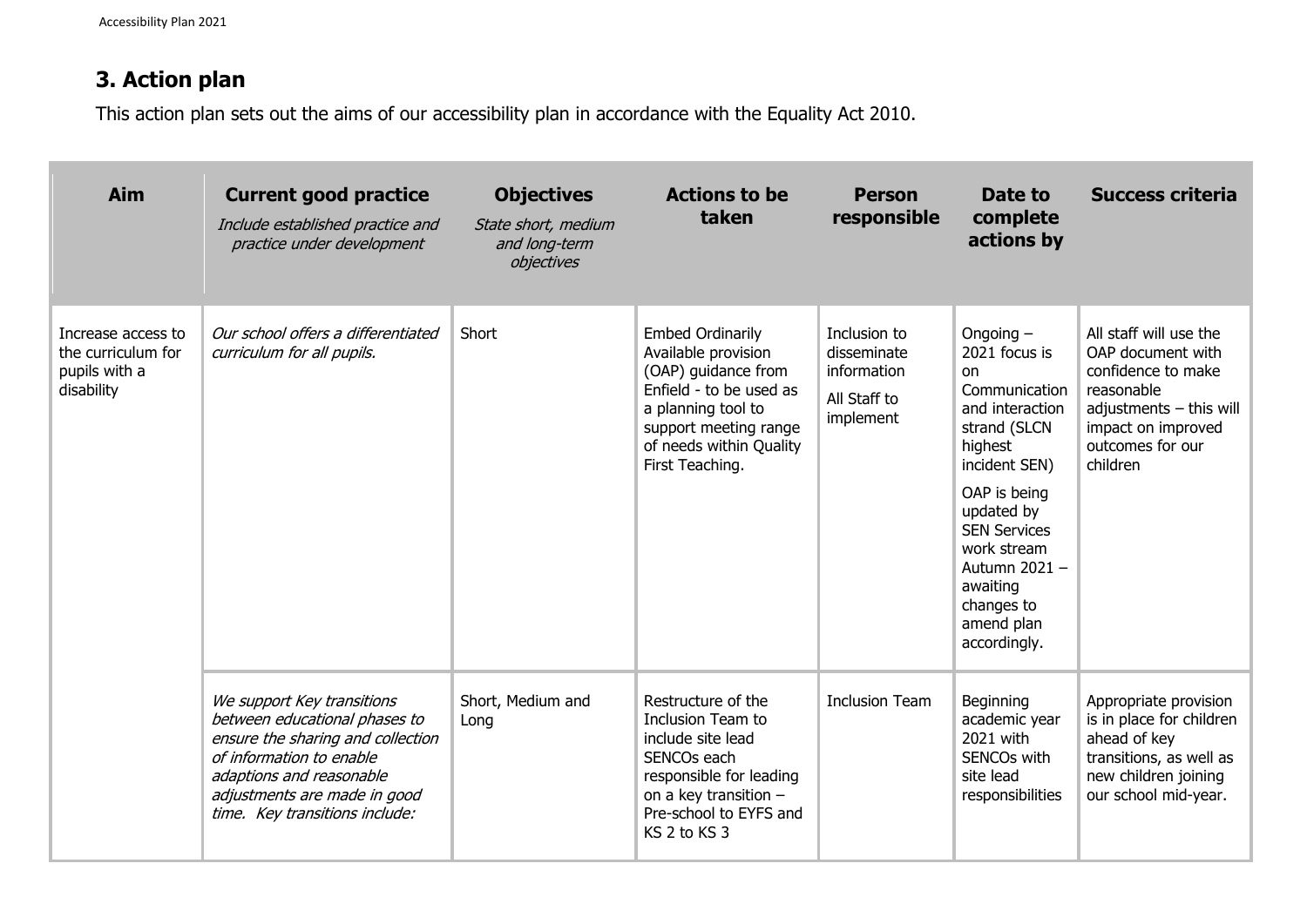| Nursery - Reception<br>Yr. $2 - Yr$ . 3 (moving sites)<br>$Yr. 6 - Yr. 7$<br>The inclusion team support with<br>home visits for new starters<br>where there are additional needs<br>to support smooth in-year<br>transitions for new pupil. |                        | <b>Embed transition stories</b><br>at the end of each<br>academic year to<br>support in school<br>transitions.<br>Maintain and improve<br>systems in place to<br>support transitions |                                                                                | Ongoing<br>Transition<br>meetings for<br>new Nursery<br>and Yr. 6<br>happen from<br>school<br>allocation<br>notification<br>until Summer<br>term.<br>In year<br>transition plans<br>happen as<br>soon as a new<br>child is offered<br>a place at GSPS<br>Ongoing<br>Practice to be<br>reviewed<br>annually at the<br>end of each<br>academic year<br>to ensure good<br>practice<br>evolves and is<br>maintained. |                                                                                                            |
|---------------------------------------------------------------------------------------------------------------------------------------------------------------------------------------------------------------------------------------------|------------------------|--------------------------------------------------------------------------------------------------------------------------------------------------------------------------------------|--------------------------------------------------------------------------------|------------------------------------------------------------------------------------------------------------------------------------------------------------------------------------------------------------------------------------------------------------------------------------------------------------------------------------------------------------------------------------------------------------------|------------------------------------------------------------------------------------------------------------|
| We use resources tailored to the<br>needs of pupils who require<br>support to access the curriculum,<br>including the use of ICT and hi/<br>low technology devices.                                                                         | Short, medium and long | MAPs to include<br>provision of specialist<br>resources - which will<br>transition classes with                                                                                      | Inclusion to<br>gradually build<br>our bank of<br>resources -<br>catalogued to | On going<br>Good practice -<br>making<br>adjustments to<br>resources,                                                                                                                                                                                                                                                                                                                                            | All children have<br>access to a range of<br>adaptable resources<br>to enable access to<br>the curriculum. |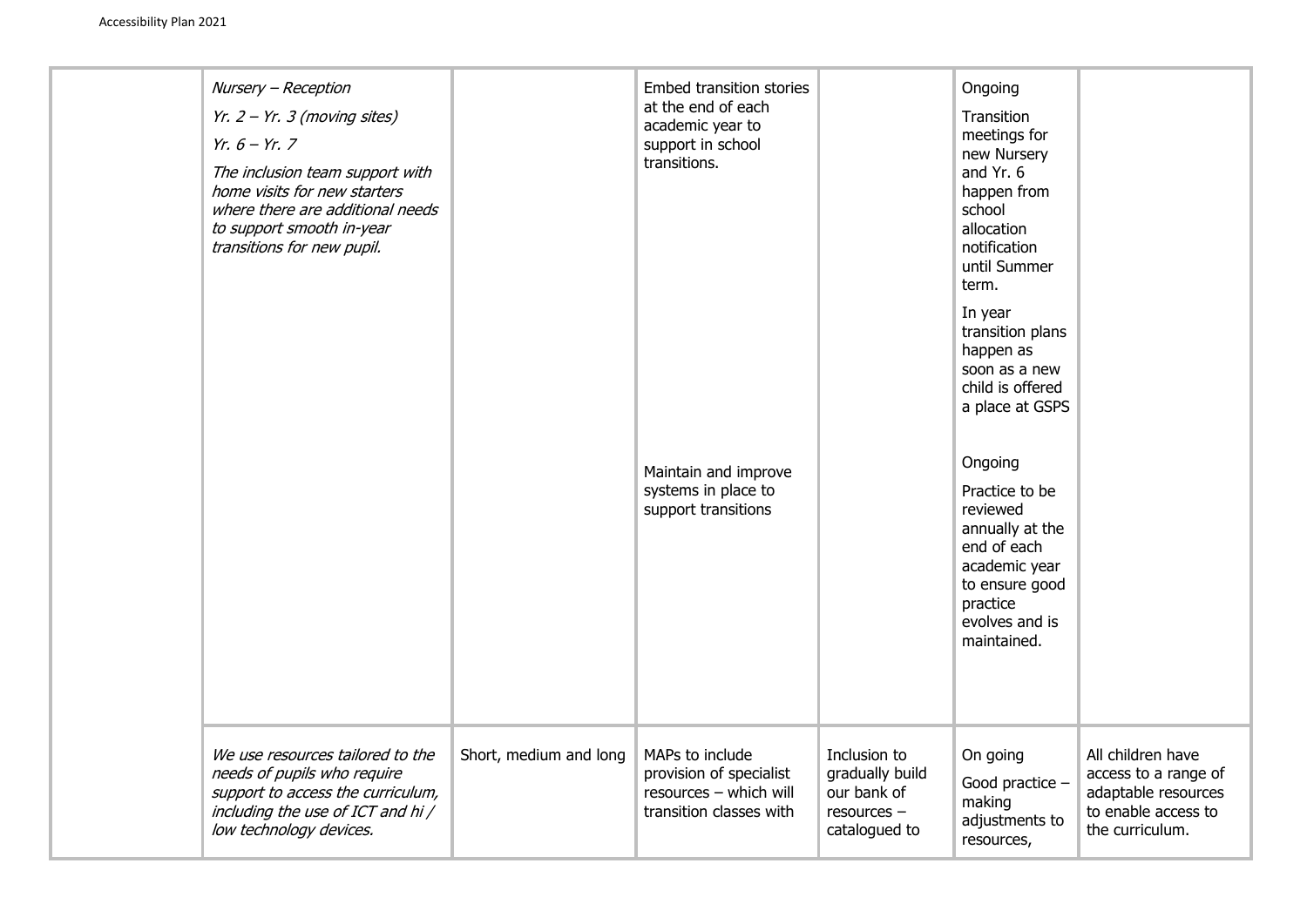|                                                                                                                                                                                          |           | the child at the end of<br>the year.                                                                                     | monitor<br>availability.                                                                                                                                             | equipment<br>following<br>specialist visits<br>/ repair to<br>equipment.                                                                |                                                                                                                                                                                                       |
|------------------------------------------------------------------------------------------------------------------------------------------------------------------------------------------|-----------|--------------------------------------------------------------------------------------------------------------------------|----------------------------------------------------------------------------------------------------------------------------------------------------------------------|-----------------------------------------------------------------------------------------------------------------------------------------|-------------------------------------------------------------------------------------------------------------------------------------------------------------------------------------------------------|
| Maintain relationships with other<br>professionals working outside of<br>our school. E.g. Speech and<br>Language Therapists, EP,<br>advisory teachers, local SENCOs,<br>SEN advisors etc | Long term | Utilise good<br>relationships with<br>external professionals<br>to support and improve<br>access for all pupils.         | Ensure regular<br>visits with<br>specialist<br>advisory<br>teachers are<br>regular to<br>support<br>maintenance of<br>specialist<br>equipment such<br>as radio aids. |                                                                                                                                         | Expert external advice<br>is shared $-$ this will<br>improve the quality of<br>teaching and<br>ultimately improve<br>outcomes for our<br>children.                                                    |
| Rolling program of redecoration<br>of classrooms, this includes<br>supporting visual and auditory<br>needs as well as consideration of<br>space.                                         | Long term |                                                                                                                          |                                                                                                                                                                      | Site Team<br>responsibility to<br>timetable<br>redecoration<br>works $-$<br>typically during<br>longer school<br>holidays e.g.<br>Summe | Classrooms support<br>children with visual or<br>auditory difficulties.                                                                                                                               |
| Curriculum resources include<br>examples of people with<br>disabilities.                                                                                                                 | Medium    | All staff to consider<br>when purchasing new<br>resources for the<br>school. Inclusion to<br>recommend as<br>appropriate | All staff                                                                                                                                                            | On going                                                                                                                                | Children will see good<br>examples of people<br>with disabilities in the<br>everyday $-$ this will<br>enable children to<br>develop positive<br>outlooks build on<br>understanding and<br>compassion. |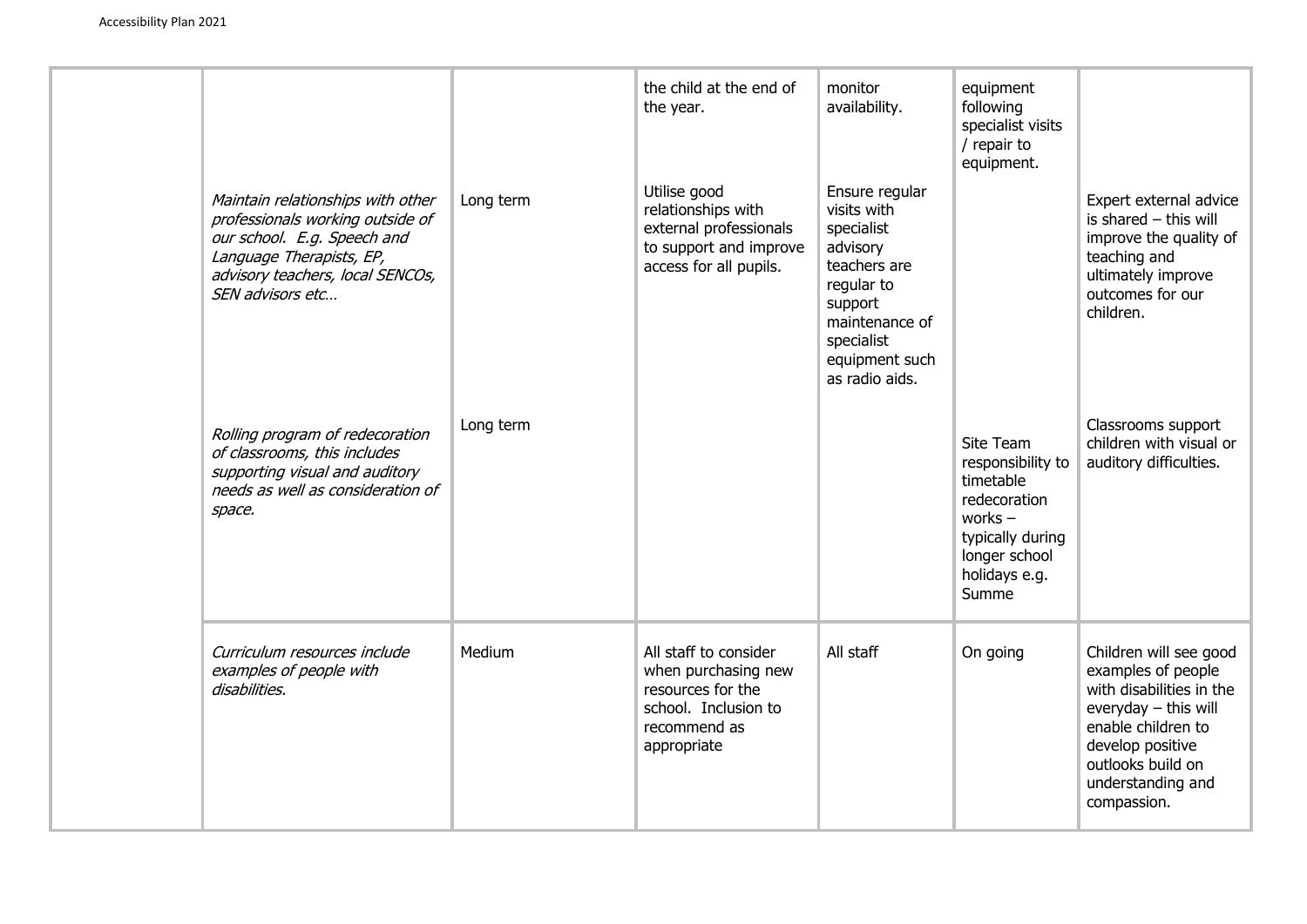| Curriculum progress is tracked for<br>all pupils, including those with a<br>disability. | Short, medium and long | Class teachers to set<br>smart targets to enable<br>measurable progress in<br>relation to starting<br>points.<br><b>Introduce Learning</b><br>Ladder approach from<br>Oak Tree Outreach<br>service to support<br>monitoring progress of<br>children working pre<br>key stage.<br>Hold Termly pupil<br>progress meetings with<br>SLT to monitor and<br>track and amend<br>provision accordingly | Class teachers to<br>set and evaluate<br>and reset new<br>targets.<br>Inclusion to<br>monitor and<br>report to<br>governors<br>Inclusion to<br>$introduce - class$<br>teachers and<br>support staff to<br>implement.<br><b>SLT</b> | Termly review<br>of MAP (My<br>Achievement<br>Plan)<br>personalized<br>smart targets $-$<br>part of termly<br>Inclusion<br>Meetings with<br>class teachers.<br>Attainment and<br>Progress data<br>is shared twice<br>annually as<br>part of our<br>Vulnerables<br>committee<br>meeting.<br>Termly | Progress of pupils with<br>SEN can be tracked in<br>smaller steps.<br>Progress is monitored<br>at least termly.<br>Provision is amended<br>as appropriate to<br>enable continued<br>progress and<br>improved outcomes<br>for our children. |
|-----------------------------------------------------------------------------------------|------------------------|------------------------------------------------------------------------------------------------------------------------------------------------------------------------------------------------------------------------------------------------------------------------------------------------------------------------------------------------------------------------------------------------|------------------------------------------------------------------------------------------------------------------------------------------------------------------------------------------------------------------------------------|---------------------------------------------------------------------------------------------------------------------------------------------------------------------------------------------------------------------------------------------------------------------------------------------------|--------------------------------------------------------------------------------------------------------------------------------------------------------------------------------------------------------------------------------------------|
| Targets are set effectively and<br>are appropriate for pupils with<br>additional needs. | Short, medium and long | My Achievement Plans<br>(MAPs) include key<br>strengths and<br>difficulties                                                                                                                                                                                                                                                                                                                    | Class teachers to<br>implement<br>guided by<br>inclusion.                                                                                                                                                                          | Ongoing $-$<br>updated<br>termly. Data<br>on number of<br>outcomes met<br>in relation to<br>the child's                                                                                                                                                                                           | Pupils make<br>measurable progress<br>in relation to their<br>starting point building<br>confidence and<br>resilience in                                                                                                                   |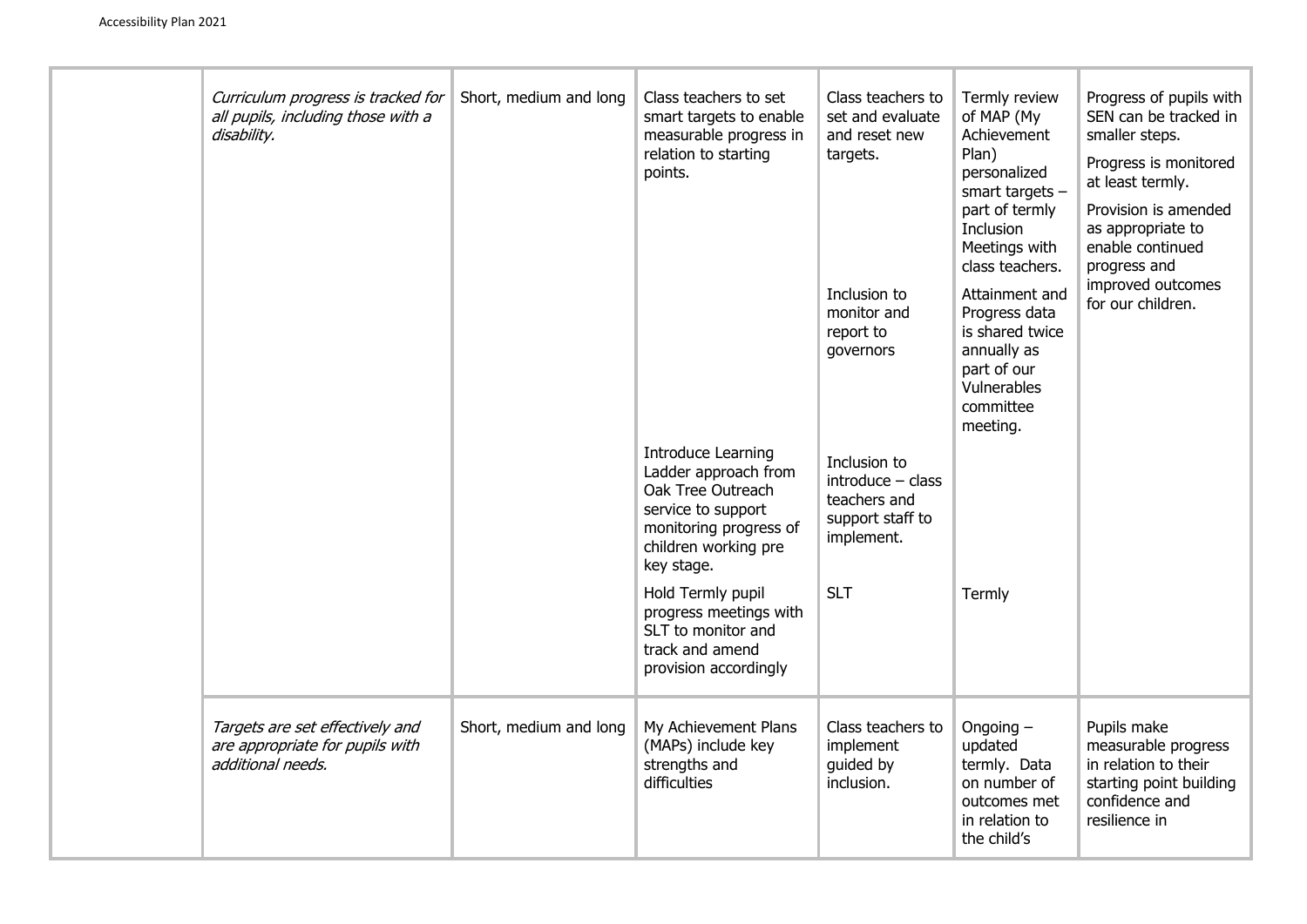|  |                                                                                                       |      |                                                                                                                                                                                                                                                                                                                                                                                                                    |                                                 | EHCP is also<br>collected.                                                                                                                                                                                                      | themselves as<br>learners.                                                                                                                    |
|--|-------------------------------------------------------------------------------------------------------|------|--------------------------------------------------------------------------------------------------------------------------------------------------------------------------------------------------------------------------------------------------------------------------------------------------------------------------------------------------------------------------------------------------------------------|-------------------------------------------------|---------------------------------------------------------------------------------------------------------------------------------------------------------------------------------------------------------------------------------|-----------------------------------------------------------------------------------------------------------------------------------------------|
|  | The curriculum is reviewed to<br>ensure it meets the needs of all<br>pupils.                          | Long | Curriculum review to<br>include 'Preparedness<br>for Adulthood' PFA and<br>awareness of equality<br>and access.<br>Year teams consider the<br>needs of the children<br>within their cohort<br>during PPA - making<br>appropriate adaptions<br>and reasonable<br>adjustments to be fully<br>inclusive                                                                                                               | Whole school                                    | On going<br>through<br>Curriculum<br>meetings, lead<br>by AHT with<br>curriculum<br>responsibility.<br>During weekly<br>PPA sessions                                                                                            | Our curriculum will<br>meet the needs of all<br>$children - all children$<br>will have the<br>opportunity to achieve<br>their full potential. |
|  | Staff attend monthly SEN<br>Surgeries to expand their<br>knowledge on supporting children<br>with SEN | Long | Invest in training from<br>AET, Speech and<br>Language Therapy<br>Services and the EP<br>service. Using this<br>training to lead quality<br>inset to support staff<br>confidence and subject<br>knowledge on SEND.<br>This will build on<br>previous training<br>including Making Sense<br>of Autism (Spring 2020)<br>Inclusion team to<br>arrange training across<br>the academic year,<br>beginning with SLCN as | Inclusion led<br>Whole school<br>implementation | <b>Blanks</b><br>Questioning to<br>be delivered by<br>SaLT<br><b>DLD Training</b><br>November<br>2021<br>Attachment<br>Training<br>November<br>2021<br>Nurture<br>Training $-$<br>2021-22<br><b>Inclusion Team</b><br>led staff | Teachers will be<br>confident in a range of<br>strategies to support<br>children with ASD -<br>remembering every<br>child is different.       |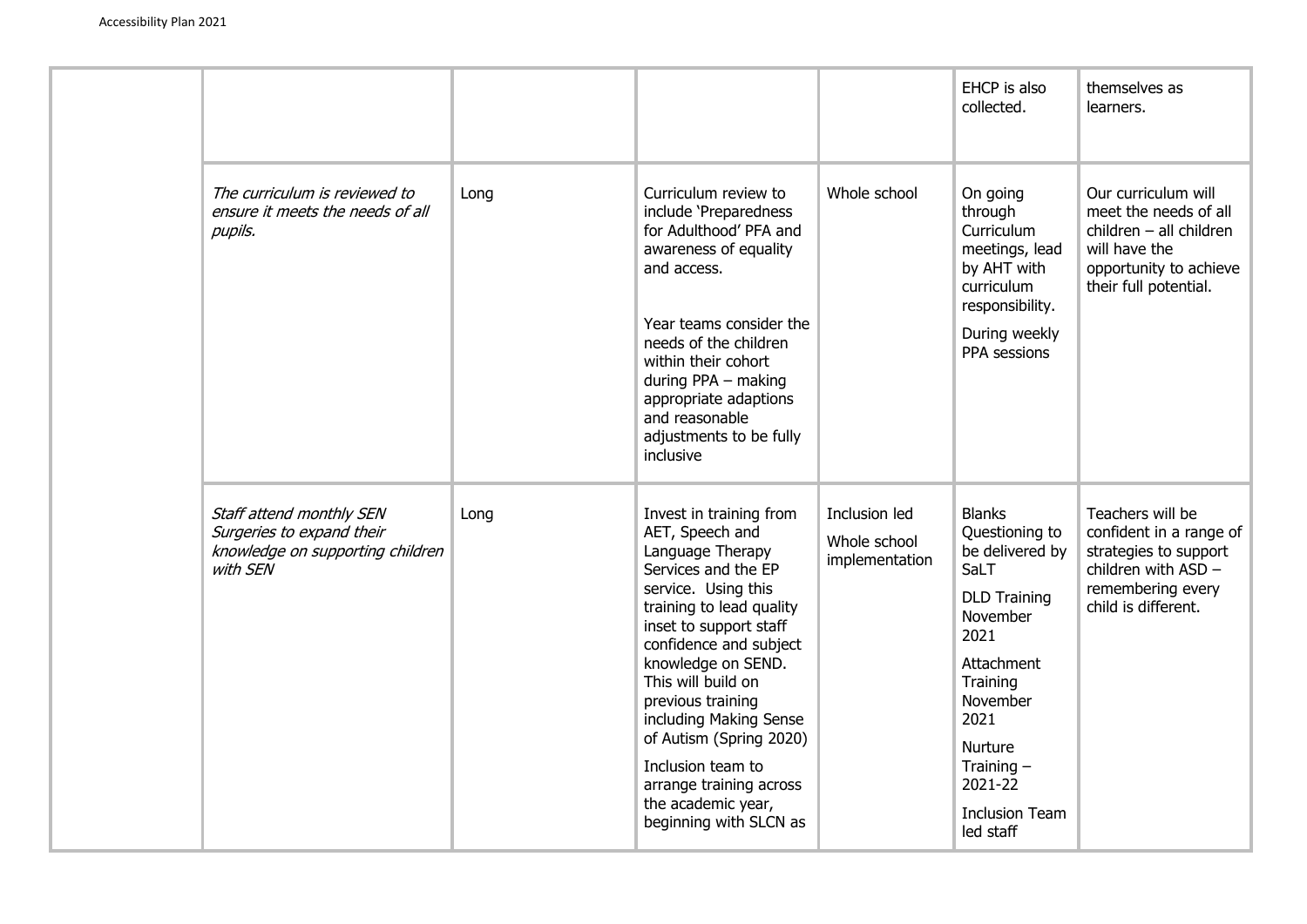|                                                                  |                                                                                                                                                                                                                                                                                                                                                                                                                                                  |                        | our highest incident<br>SEN.                                                                                                                                                       |                                                                                                                                                          | meetings at<br>least termly<br><b>SEN Surgeries</b><br>1 <sup>st</sup> Week of<br>each month |                                                                                                                                                                                                    |
|------------------------------------------------------------------|--------------------------------------------------------------------------------------------------------------------------------------------------------------------------------------------------------------------------------------------------------------------------------------------------------------------------------------------------------------------------------------------------------------------------------------------------|------------------------|------------------------------------------------------------------------------------------------------------------------------------------------------------------------------------|----------------------------------------------------------------------------------------------------------------------------------------------------------|----------------------------------------------------------------------------------------------|----------------------------------------------------------------------------------------------------------------------------------------------------------------------------------------------------|
|                                                                  | Awareness of staff, governors'<br>and parents' access needs.                                                                                                                                                                                                                                                                                                                                                                                     | Short                  | Ensure staff information<br>is updates at least once<br>annually to highlight<br>any access needs and<br>or adjustments that<br>need to be made.                                   | Headteacher                                                                                                                                              | Ongoing                                                                                      | Our school is<br>accessible to the<br>whole school<br>community.                                                                                                                                   |
| Improve and<br>maintain access to<br>the physical<br>environment | The environment is adapted to<br>the needs of pupils as required.<br>This includes:<br>Disabled parking bays<br>Accessible toilet and<br>changing facilities<br>Access to the school for<br>those parents in wheel<br>chairs/mobility scooter<br>Available flat route into<br>school is possible at both<br>sites, although access to<br>first and second floors at<br>Sketty Road site is limited<br>due to no lift or space to<br>install one. | Long<br>Short<br>Short | An accessible toilet is<br>available at Sketty Road<br>Ensure assemblies are<br>downstairs where<br>possible<br>Add fob access to the<br>staffroom to limit<br>access for children | Site manager to<br>oversee work<br>once approved<br>by SBM<br>Any staff leading<br>a physical<br>assembly<br>SBM to approve<br>and schedule the<br>work. | Ongoing<br>Assemblies are<br>currently<br>remote<br><b>Spring 1 2021</b>                     | Pupils with disability<br>are able to use an<br>accessible toilet at<br>Sketty road.<br>All pupils are able to<br>attend assemblies.<br>All of the ground floor<br>is accessible to all<br>pupils. |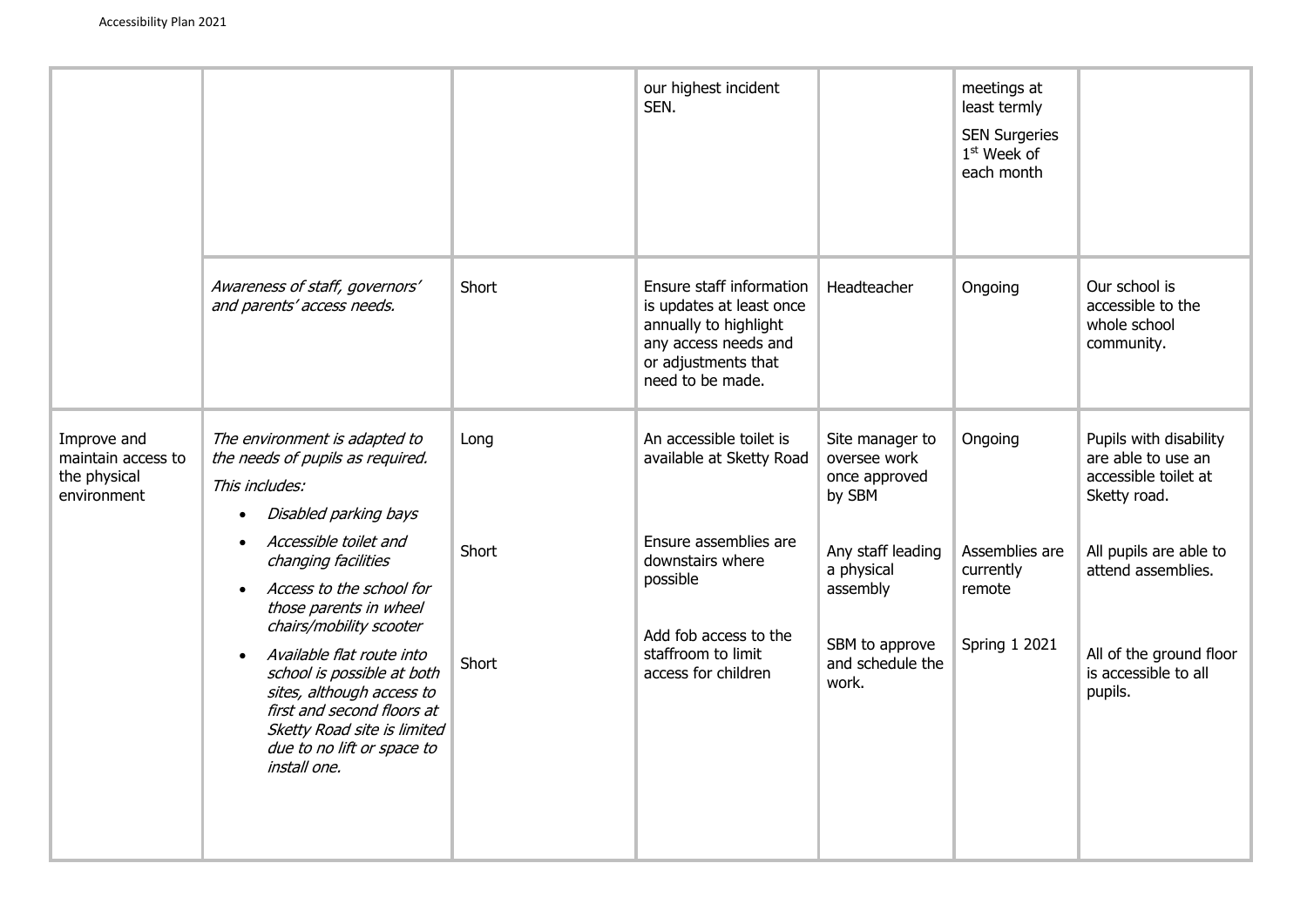|                                              | Pupil specific risk assessments<br>are in place to support inclusion<br>and access to learning as well as<br>supporting medical needs and<br>safeguarding measures | Long   | Ensure pupil specific<br>risk assessments are<br>updated, involving all<br>members of staff<br>supporting the child,<br>the child (where<br>appropriate) and the<br>family                                                                                       | The Inclusion<br>Team will remain<br>oversight | Ongoing                                              | Medical needs, SEND<br>and safeguarding are<br>considered on an<br>individual basis to<br>enable pupils to be<br>included, be safe and<br>healthy.                                                                                                               |
|----------------------------------------------|--------------------------------------------------------------------------------------------------------------------------------------------------------------------|--------|------------------------------------------------------------------------------------------------------------------------------------------------------------------------------------------------------------------------------------------------------------------|------------------------------------------------|------------------------------------------------------|------------------------------------------------------------------------------------------------------------------------------------------------------------------------------------------------------------------------------------------------------------------|
|                                              | Our school currently has a<br>sensory room at our KS 1 site<br>and sensory gardens on both<br>sites.                                                               | Medium | Improve the sensory<br>gardens on both sites -<br>maintaining and adding<br>to planting (flowers and<br>herbs, sensory<br>resources such as wind<br>chimes and windmills<br>and add items to make<br>the area more inviting<br>such as beanbags to sit<br>on etc |                                                |                                                      | All pupils have access<br>to a sensory area at<br>Sketty Road $-$ to<br>support sensory needs<br>and emotional<br>regulation<br>All pupils have access<br>to a sensory area at<br>Kimberley Gardens-<br>to support sensory<br>needs and emotional<br>regulation. |
| Improve the<br>delivery of<br>information to | Our school uses a range of<br>communication methods to<br>ensure information is accessible.<br>This includes:                                                      | Medium | Remove old signage<br>across Sketty and                                                                                                                                                                                                                          | Site staff                                     | Ongoing -<br>Reviewed and<br>maintained<br>annually. | Signage is clear and<br>accessible to all.                                                                                                                                                                                                                       |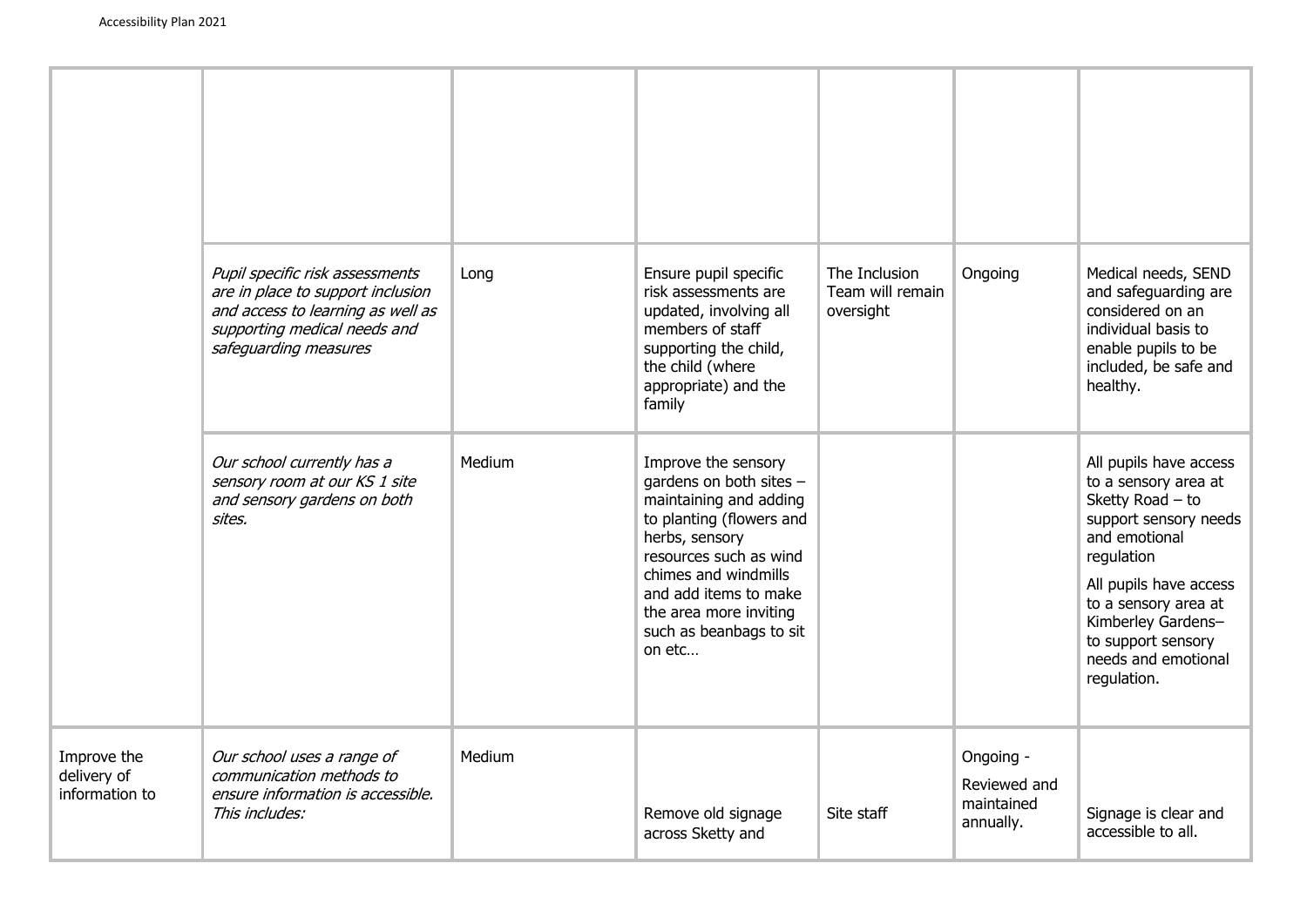| pupils/staff with a<br>disability | Internal signage<br>Large print resources<br>Induction loops<br>Pictorial or symbolic<br>representations<br>Ensure care plans are in<br>place for all staff with<br>disabilities |      | replace with updated<br>information<br>Resources to be<br>maintained my inclusion<br>team on a needs basis.<br>School office to work<br>with the medical team<br>and H&S officer to keep<br>staff records up to date                                                                                                                                                                                                            | Inclusion team<br>Office - Welfare<br>staff.<br>Information to<br>be updated and<br>uploaded to<br>scholar pack and<br>accessible to all<br>staff. | Reviewed<br>annualy by<br>Welfare Team | Learning is accessible<br>to all pupils with<br>hearing or visual<br>impairments<br>All staff are updated<br>of current medical<br>needs of the children<br>and aware of any<br>impact this may have<br>on learning. |
|-----------------------------------|----------------------------------------------------------------------------------------------------------------------------------------------------------------------------------|------|---------------------------------------------------------------------------------------------------------------------------------------------------------------------------------------------------------------------------------------------------------------------------------------------------------------------------------------------------------------------------------------------------------------------------------|----------------------------------------------------------------------------------------------------------------------------------------------------|----------------------------------------|----------------------------------------------------------------------------------------------------------------------------------------------------------------------------------------------------------------------|
|                                   | Information is communicated<br>with parents in different ways                                                                                                                    | long | School to ensure that<br>channels of<br>communication are<br>clear so parents are<br>aware of how<br>information will be<br>communicated and that<br>they can request<br>information to be<br>presented in a different<br>format to support<br>access - provided this<br>request is made within<br>a reasonable timescale.<br>This may include<br>sharing paper or<br>electronic methods,<br>enlarged print,<br>translation etc | Any member of<br>school staff<br>sharing<br>information with<br>our school<br>community                                                            | Ongoing                                | All members of the<br>school community are<br>able to access<br>information as well as<br>share their own views.                                                                                                     |